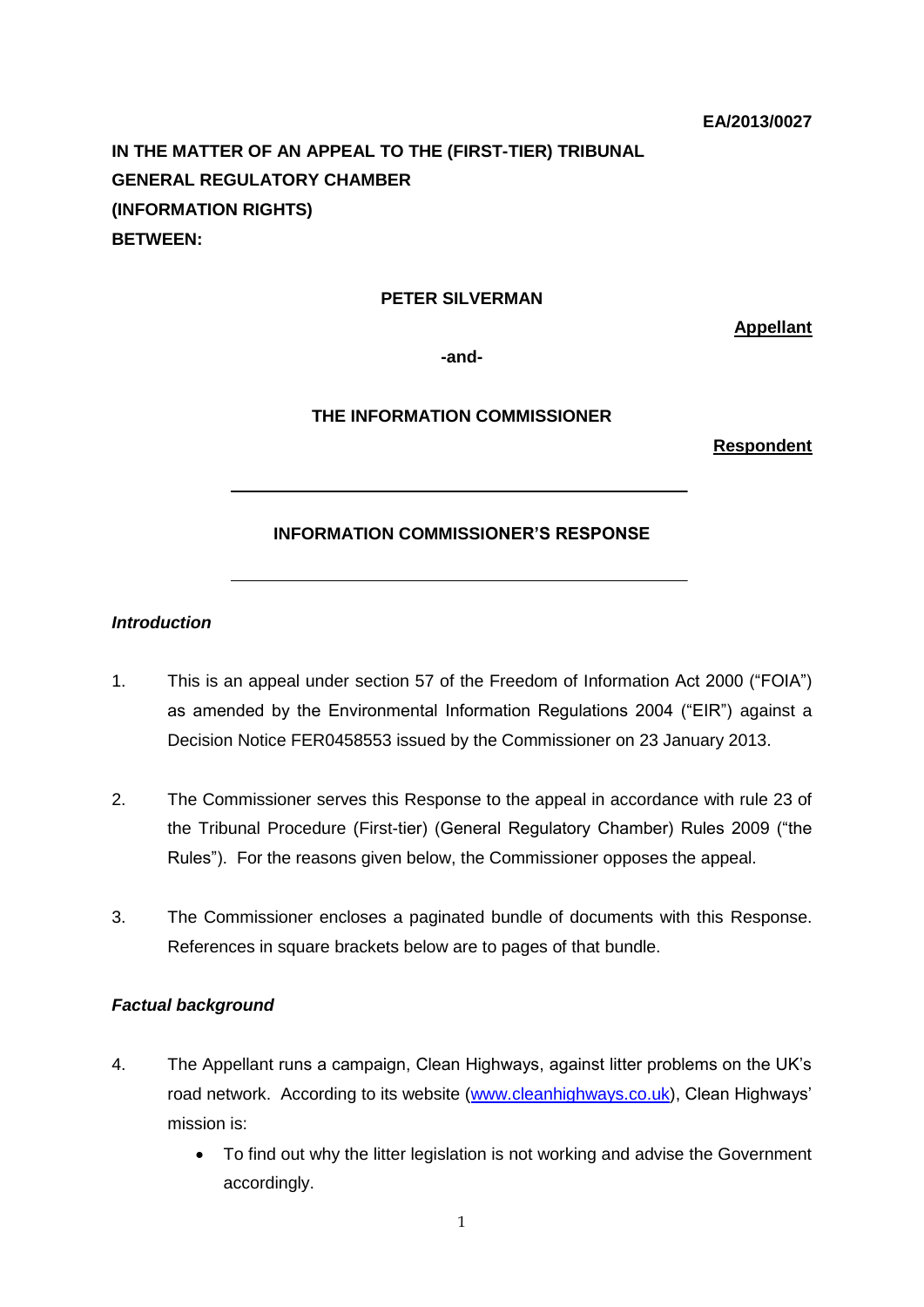- To issue Litter Abatement Orders against duty bodies who fail to clean their land and encourage others to do the same.
- To encourage local authorities to make more use of their powers under the Environmental Protection Act.
- To act as a focal point for those interested in UK litter legislation.
- 5. Between January and June 2011 the Appellant made around 20 requests for information / enquiries to the Highways Agency in relation to the issue of litter on the road network, in particular on the M40. Three requests were then made direct to the Department of Transport between June and September 2011 and three further requests were made to the Highways Agency between February and March 2012. (see §17 of the Decision Notice and [4-5]).
- 6. The requests for information with which this appeal is concerned were made to the Highways Agency on 25 April 2012 [22], 30 April 2012 [23], 3 May 2012 [24] and 16 May 2012 [25]; the latter three contained multiple requests for information. These requests also all concerned the issue of litter on the road network.
- 7. On 24 May 2012 the Highways Agency responded to the Appellant informing him that it considered his four requests were manifestly unreasonable and it was therefore refusing to comply with them under regulation 12(4)(b) EIR [26-30].
- 8. The Appellant requested an internal review of the Highways Agency's decision on 4 July 2012 [31-36]. The Highways Agency replied on 23 July 2012 upholding the refusal [37-38].
- 9. The Appellant complained to the Commissioner about the handling of his request [39-42]. The Commissioner carried out an investigation in the usual way [43-59] before issuing a Decision Notice on 23 January 2013 [1-12].

# *Relevant law*

10. Regulation 5 EIR imposes a general obligation on a public authority which holds environmental information to make that information available on request. That general obligation is however subject to a number of exceptions.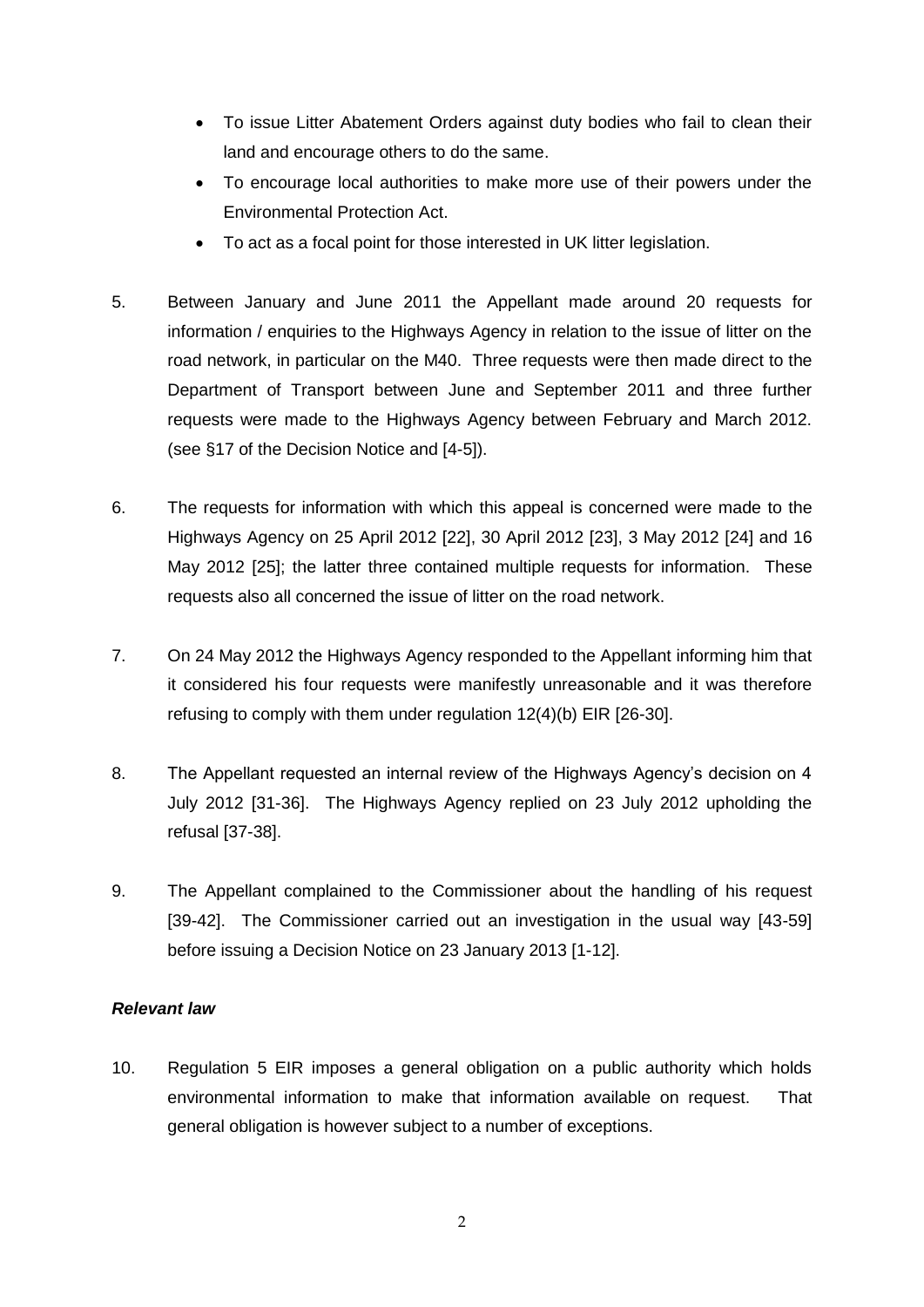- 11. The Highways Agency is an executive agency of the Department for Transport. As such, it is therefore the Department for Transport that is the public authority for the purposes of FOIA / EIR.
- 12. Under regulation 12(4)(b) EIR a public authority may refuse to disclose environmental information if the request is "manifestly unreasonable" and, in all the circumstances of the case, the public interest in maintaining the exception outweighs the public interest in disclosure (regulation  $12(1)(b)$ ). Regulation  $12(2)$  EIR "a public authority shall apply a presumption in favour of disclosure".
- 13. There is no definition of "manifestly unreasonable". However, its meaning has been held as being essentially the same as the meaning of "vexatious" under section 14 FOIA (see *Craven v Information Commissioner & DECC* [2012] UKUT 442 (AC), §30).
- 14. The leading case on the meaning of "vexatious" under section 14 FOIA is *Information Commissioner v Devon County Council & Dransfield* [2012] UKUT 440 (AC) (*"Dransfield"*). Whilst *Dransfield* was issued after the Commissioner's Decision Notice in this case, it is binding authority on the Tribunal.
- 15. In *Dransfield* Judge Wikeley stated that the purpose of section 14 FOIA was "…*to protect the resources (in the broadest sense of that word) of the public authority from being squandered on disproportionate use of FOIA*" (§ 10). The common theme underpinning section 14 FOIA was a lack of proportionality (§ 27).
- 16. The Upper Tribunal's analysis of section 14 FOIA is set out at §§24-39 of *Dransfield*. Whilst neither exhaustive or to be used as a formulaic checklist, the Upper Tribunal found that it may be helpful to consider four broad issues; the burden (on the public authority and its staff); the motive (of the requester); the value or serious purpose (of the request) and any harassment or distress (of and to staff) (§28).
- 17. As to the burden on the public authority, which is the issue of most relevance to the present case, the Upper Tribunal noted as follows:

*"29. First, the present or future burden on the public authority may be inextricably linked with the previous course of dealings. Thus the context and history of the particular request, in terms of the previous course of dealings*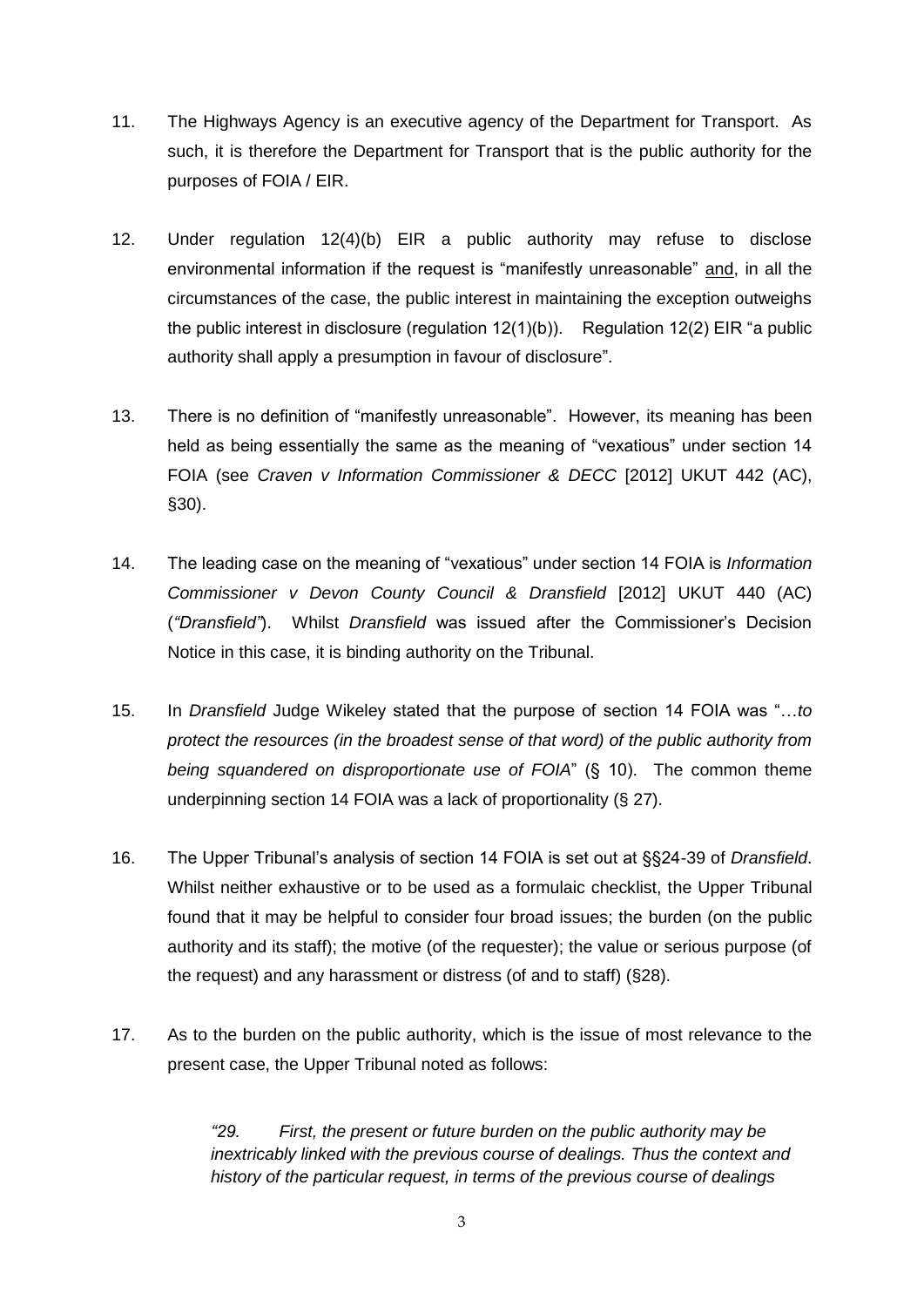*between the individual requester and the public authority in question, must be considered in assessing whether it is properly to be characterised as vexatious. In particular, the number, breadth, pattern and duration of previous requests may be a telling factor.* 

*30. As to the number, the greater the number of previous FOIA requests that the individual has made to the public authority concerned, the more likely it may be that a further request may properly be found to be vexatious. Volume, alone, however, may not be decisive. Furthermore, if the public authority in question has consistently failed to deal appropriately with earlier requests, that may well militate against such a finding that the new request is vexatious.* 

*31. As to their breadth, a single well-focussed request for information is, all other things being equal, less likely to run the risk of being found to be vexatious. However, this does not mean that a single but very wide-ranging request is necessarily more likely to be found to be vexatious – it may well be more appropriate for the public authority, faced with such a request, to provide advice or guidance on how to narrow the request to a more manageable scope, failing which the costs limit under section 12 might be invoked.* 

*32. As regards the pattern, a requester who consistently submits multiple FOIA requests or associated correspondence within days of each other, or relentlessly bombards the public authority with e-mail traffic, is more likely to be found to have made a vexatious request.* 

*33. Likewise, as to duration, the period of time over which requests are made may be significant in at least two ways. First, a long history of requests e.g. over several years may make what would otherwise be, taken in isolation, an entirely reasonable request, wholly unreasonable in the light of the anticipated present and future burden on the public authority. Second, given the problems of storage, public authorities necessarily have document retention and destruction policies in place, and it may be unreasonable to expect them to e.g. identify whether particular documents are still held which may or may not have been in force at some perhaps now relatively distant date in the past."*

# *The Decision Notice*

- 18. The Commissioner issued a Decision Notice on 23 January 2013 upholding the refusal [1-12]. In reaching this decision, the Commissioner noted as follows:
	- (i) The four requests made by the Appellant followed at least 20 sets of requests made between January and June 2011 for information on the subject of litter on the road network and a further 3 between February and March 2012. All were concerned with information about litter and all were responded to (§17 Decision Notice).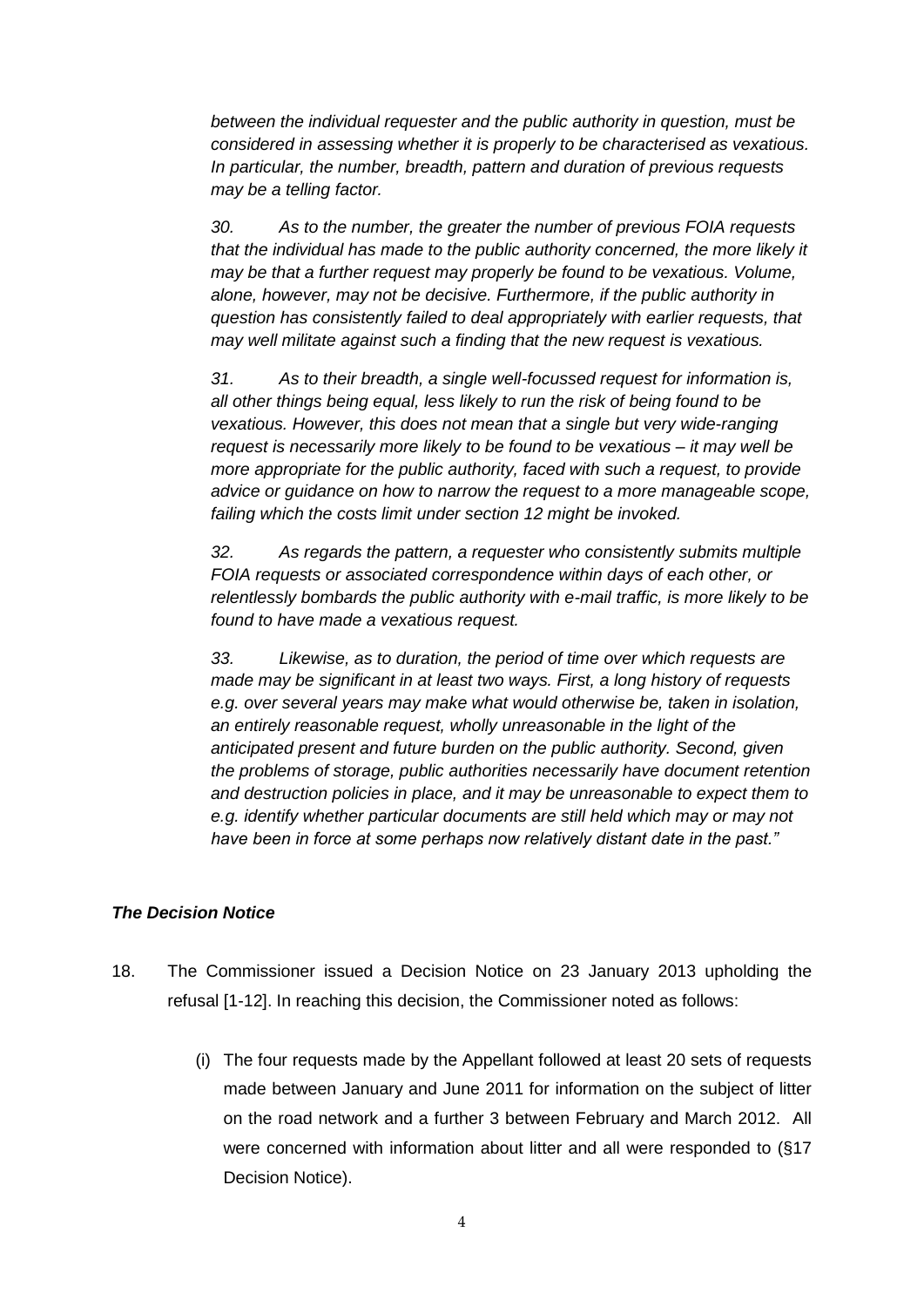- (ii) The Commissioner considered that the Highways Agency's estimate of the time it would take to comply with the requests was excessive. However, he was mindful of the number and frequency of the previous requests made by the Appellant on the same subject matter and took the view that complying with the four further requests would continue a pattern of requests which had resulted in a significant diversion of the Highway's Agency's resources from its core functions. (§20 Decision Notice).
- (iii) The Commissioner accepted that the Appellant was pursuing a campaign with a serious purpose, that he was not motivated by any desire to cause a nuisance and that his campaign had resulted in a positive outcome in terms of the litter on the roads. The Commissioner also noted that the Highways Agency had responded to the Appellant's campaign by taking steps to keep the road network litter free. However, the Commissioner considered that the Appellant had now gone beyond the reasonable pursuit of information and beyond persistence and the four requests could therefore been seen as obsessive (§§23-24 Decision Notice).
- (iv) In respect of the public interest balance, the Commissioner recognised that there was a public interest in the disclosure of information that would contribute to discussions as to whether the Highways Agency is meeting its obligations in respect of litter on the road network. However, he considered that this was outweighed by the public interest in not diverting further significant resources from the Highways' Agency core functions to comply with the four requests in this case (§§34-35 Decision Notice).

#### *The grounds of appeal & Commissioner's Response*

- 19. In opposing this appeal the Commissioner relies on the reasoning set out in his Decision Notice. The Commissioner responds to the specific points raised in the Appellant's grounds of appeal below.
- 20. As summarised at §§19-20 of the Decision Notice, the Highways Agency estimated that it would take 72 hours of officer time to comply with the Appellant's requests. The basis for this estimate is set out in Annex A of the Highways Agency's letter to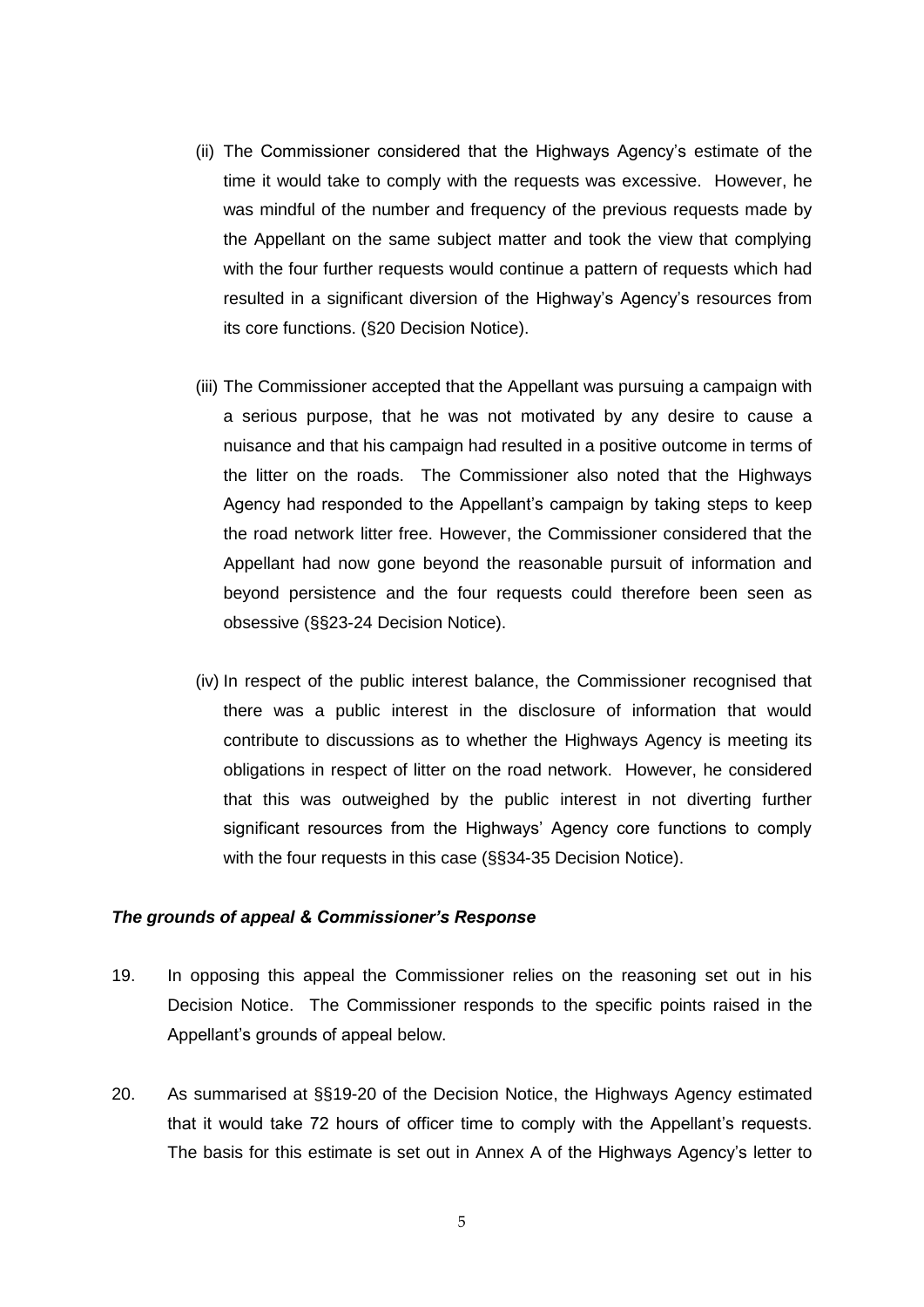the ICO dated 8 October 2012 [51-52]. The Appellant suggests that the estimate is a gross exaggeration and that the requests could be complied with in 5 hours.

- 21. This is not a case where the costs limit under section 12 FOIA is relied upon (such limit being £600 which equates to 24 hours for an authority such as the Department of Transport). There is no equivalent limit under the EIRs. However, where compliance with a request places an unreasonable demand on the resources of a public authority, then the request may be treated as manifestly unreasonable.
- 22. It should be noted that the Commissioner did not in fact accept the estimate provided by the Highways Agency, noting that it was "slightly excessive" (§20 DN). However, the Commissioner does not accept that the Appellant's estimate is to be preferred. The Commissioner would invite the Tribunal to accept the estimate provided by the Highways Agency as set out in Annex A of the Highways Agency's letter to the ICO dated 8 October 2012 [51-52] subject to the reservations expressed by him at §20 of the Decision Notice.
- 23. Whilst the Commissioner doubted the estimate provided by the Highways Agency, he nevertheless remained of the view that, on the evidence before him, compliance with the requests would result in a significant diversion of the Highway's Agency's away from its core functions.
- 24. The Commissioner notes that the Appellant himself accepts that compliance with his requests would entail the expense of "a not .. insignificant amount of resource". The Appellant however states that "at no time" did the Highways Agency provide him with any advice or assistance to enable him to modify his requests to make them less burdensome. This is denied. On carrying out its internal review dated 23 July 2012 [37-38] the Highways Agency accepted that it had previously failed to provide the necessary advice and assistance. It acknowledged that *"… we did not meet the requirements of regulation 9(1) in providing the right level of advice and assistance in order for you to be able to limit the number of your requests to a reasonable level. In order for you to adopt a more measured approach it would be helpful if you could contact our central Network Development and Delivery team at: [NDDCDBT@highways.gsi.gov.uk](mailto:NDDCDBT@highways.gsi.gov.uk) for any future requests so that we are able to better target your requests for information to meet your core requirements. By doing this we will be able to work with you to ensure you receive the information you require without resourcing pressures impeding the flow of information"*.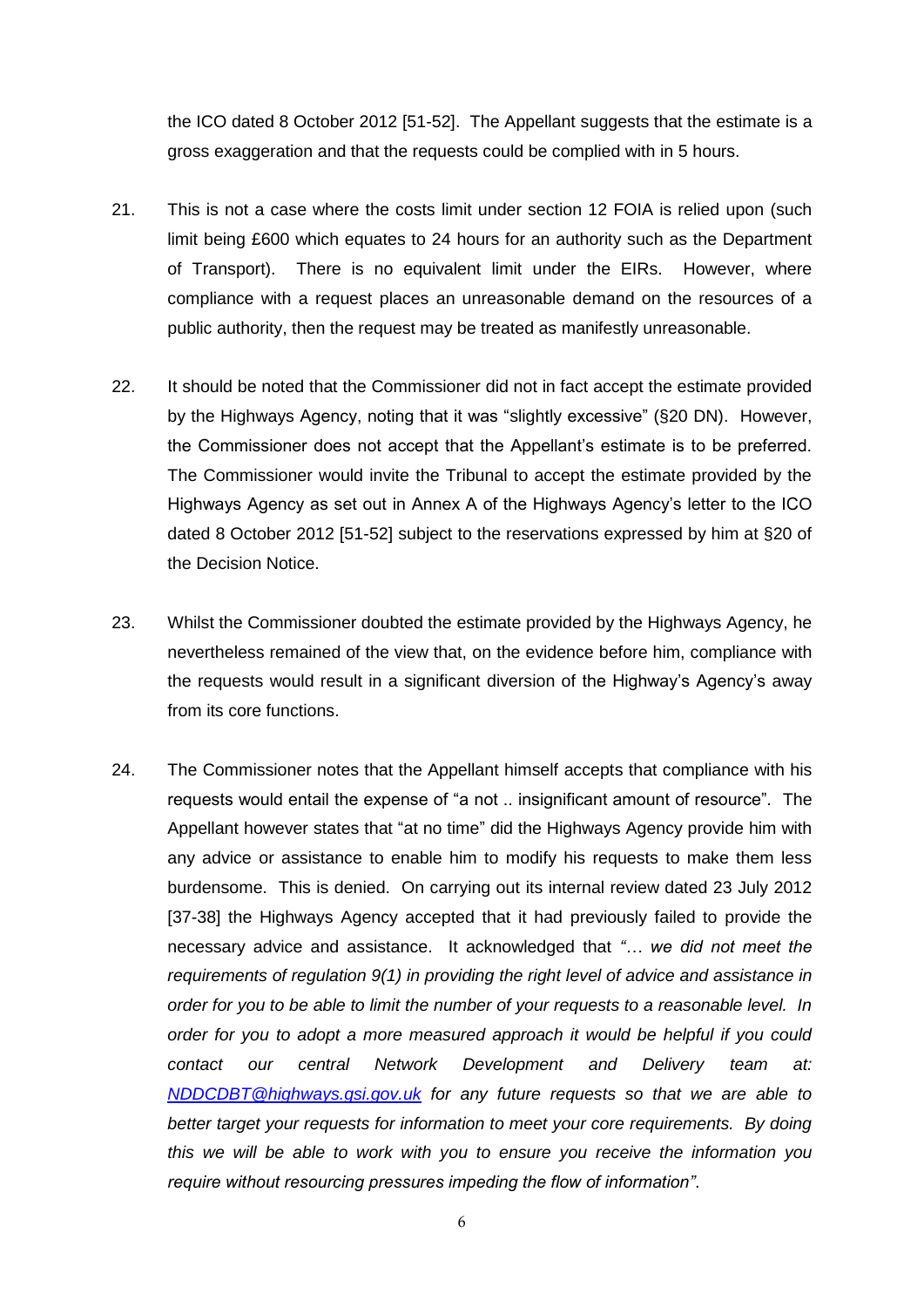- 25. If a public authority fails to provide advice and assistance then there will be a breach of regulation 9(1) EIR. However, such a failing does not of itself render a refusal under regulation 12(4)(b) invalid. In this case, whilst the Highways Agency initially failed to provide advice and assistance, it remedied this deficiency at internal review. The initial failing does not render its refusal under regulation 12(4)(b) EIR invalid.
- 26. The finding that the Appellant's requests were manifestly unreasonable was not in any event based solely on the time that would be expended by the Highways Agency in complying with them. The Commissioner also considered whether, taking into account their context and history, the requests could be fairly characterised as obsessive (see §§22-27 of the Decision Notice).
- 27. In his grounds of appeal the Appellant refers to the serious purpose behind his campaign. The Commissioner accepted that the Appellant's campaign was for a serious purpose and that he was not motivated by any desire to cause a nuisance. He further acknowledged that it appeared that the Appellant's persistence in his campaign had resulted in positive outcomes in terms of litter on the road network (§23 Decision Notice). However, on the basis of the evidence before him, the Commissioner decided that the requests had "gone beyond the reasonable pursuit of information and beyond persistence". In reaching this view he took into account the number of previous requests made by the Appellant on the subject matter, the fact that the Appellant's application of a litter abatement order had not been granted and the steps that had been taken by the Highways Agency to address the issue of litter on the roads. The Commissioner therefore concluded that the requests could be seen as obsessive (§24 Decision Notice).
- 28. The Appellant suggests that the impression given at §§23-24 of the Decision Notice is that his complaint about litter has been dealt with and that it would therefore be "pointless" continuing with his campaign and making further information requests. However, this is not the point being made by the Commissioner. As stated above, the Commissioner accepted that the Appellant's campaign had a serious purpose and was therefore far from "pointless". The Commissioner does not of course claim that the UK road network is wholly free from litter. The point made by the Commissioner at §§23-24 was simply that the Highway's Agency had responded positively to the Appellant's campaign and that it was understood that the Appellant's most recent application for a litter Abatement Order had been unsuccessful. These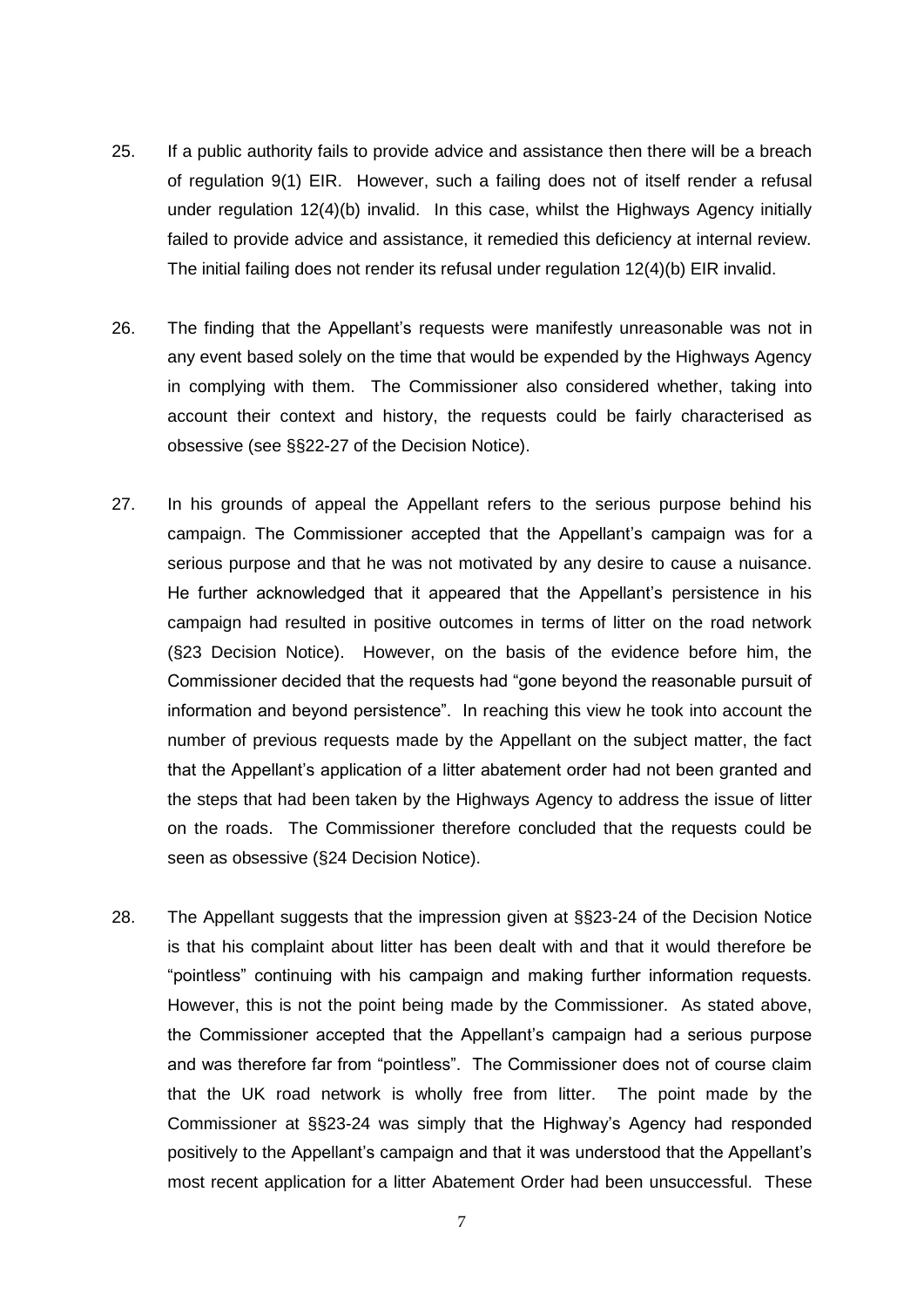were factors in taken into account by the Commissioner in concluding that the requests were manifestly unreasonable.

- 29. Whilst it is understood from the Appellant's grounds of appeal that he has *previously* been successful in obtaining an Abatement Order, that does not undermine the relevance of the outcome of a more recent application. Indeed, this would appear to suggest that the steps taken by the Highways Agency have and are having some effect.
- 30. The Appellant argues that even if the Commissioner found that compliance with all four sets of requests would involve an unacceptable burden, he should have used his discretion to require the Highways Agency to comply with those parts that could be dealt with using minimal resources. However, an authority is entitled to aggregate the costs of responding to multiple requests for information relating to the same or similar subject matter under the EIR when considering whether the requests are manifestly unreasonable under regulation 12(4)(b). Having concluded that the requests, when aggregated this way, were manifestly unreasonable, the Highways Agency was under no obligation to comply with just a smaller part of the requests.

# *Conclusion*

- 31. As the Commissioner accepted at §25 of the Decision Notice, this case is not a "gross or flagrant" example of vexatious requests. However, taking into account the time it would take the Highways Agency to comply with the requests and *"the number, breadth, pattern and duration of previous requests",* it is submitted that the Commissioner was correct to find that the requests in question were manifestly unreasonable.
- 32. The Commissioner therefore invites the Tribunal to dismiss the appeal.
- 33. The Commissioner considers that this appeal can be determined on the papers.

14 March 2013

### Name and address of Respondent / Address for service:-